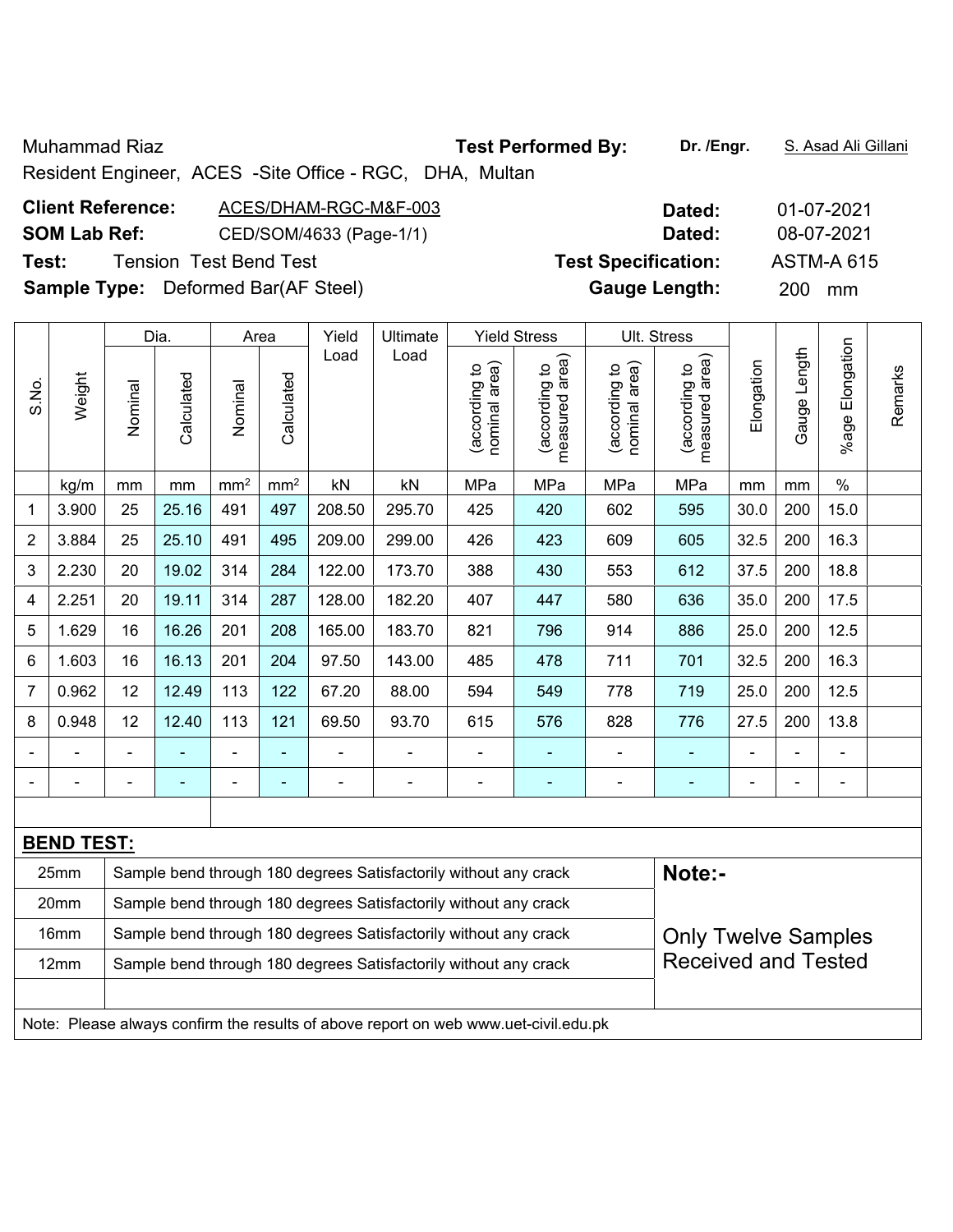M. Shahbaz Iqbal **Test Performed By:** Dr. /Engr. **S. AsadAli Gillani** Allemant Company of Test Performed By:

BPS (Pvt) Ltd. Alpha Homes (Apartments) Project

## **Client Reference:** Nil

**Test:** Tension Test & Bend Test **Test Specification: Gauge Length:** 8 inch **Sample Type:** Deformed Bar

|                                              |                            | <b>SOM Lab</b> |                |
|----------------------------------------------|----------------------------|----------------|----------------|
| <b>Client Reference:</b><br>Nil              |                            | Ref:           | 4627(Page-1/1) |
| Dated:<br>08-07-2021                         |                            | Dated:         | 08-07-2021     |
| Test:<br><b>Tension Test &amp; Bend Test</b> | <b>Test Specification:</b> | ASTM-A-615     |                |
| Council opethi<br>0 inah                     | Comple Tupe:               | Doformod Dor   |                |

|                |                   |                          | Dia.           |                              | Area            | Yield          | Ultimate                                                                            |                                | <b>Yield Stress</b>             |                                | Ult. Stress                     |                          |              |                       |         |
|----------------|-------------------|--------------------------|----------------|------------------------------|-----------------|----------------|-------------------------------------------------------------------------------------|--------------------------------|---------------------------------|--------------------------------|---------------------------------|--------------------------|--------------|-----------------------|---------|
| S.No.          | Weight            | Nominal                  | Calculated     | Nominal                      | Calculated      | Load           | Load                                                                                | nominal area)<br>(according to | (according to<br>measured area) | (according to<br>nominal area) | (according to<br>measured area) | Elongation               | Gauge Length | Elongation<br>$%$ age | Remarks |
|                | lb/ft             | #                        | in             | in <sup>2</sup>              | in <sup>2</sup> | Tons           | Tons                                                                                | psi                            | psi                             | psi                            | psi                             | in                       | in           | $\frac{0}{0}$         |         |
| 1              | 2.533             | 8                        | 0.973          | 0.79                         | 0.744           | 22.48          | 30.58                                                                               | 62750                          | 66630                           | 85380                          | 90650                           | 1.40                     | 8.0          | 17.5                  |         |
| $\overline{2}$ | 2.515             | 8                        | 0.970          | 0.79                         | 0.739           | 21.66          | 31.50                                                                               | 60480                          | 64650                           | 87940                          | 94000                           | 1.30                     | 8.0          | 16.3                  |         |
| 3              | 2.521             | 8                        | 0.971          | 0.79                         | 0.741           | 23.96          | 32.59                                                                               | 66880                          | 71300                           | 90980                          | 97000                           | 1.40                     | 8.0          | 17.5                  |         |
|                |                   | $\blacksquare$           | $\blacksquare$ | $\overline{\phantom{0}}$     | $\blacksquare$  | $\blacksquare$ | $\blacksquare$                                                                      | $\blacksquare$                 | $\blacksquare$                  | $\blacksquare$                 | $\blacksquare$                  | $\blacksquare$           |              | $\blacksquare$        |         |
|                | ÷                 |                          | $\blacksquare$ | $\overline{\phantom{0}}$     | $\blacksquare$  | $\blacksquare$ | $\blacksquare$                                                                      | ÷                              | ÷,                              | $\blacksquare$                 | $\blacksquare$                  | $\blacksquare$           |              | $\blacksquare$        |         |
|                | ÷                 | $\blacksquare$           | $\blacksquare$ | $\qquad \qquad \blacksquare$ | ۰               | $\blacksquare$ | $\blacksquare$                                                                      | $\blacksquare$                 | ٠                               | ä,                             | $\blacksquare$                  | $\blacksquare$           |              | $\blacksquare$        |         |
|                |                   | $\blacksquare$           | ÷              | ÷,                           |                 | $\blacksquare$ | $\blacksquare$                                                                      | $\blacksquare$                 | ٠                               | $\blacksquare$                 | ä,                              | $\blacksquare$           |              | $\blacksquare$        |         |
|                |                   | $\overline{\phantom{0}}$ |                | $\overline{\phantom{0}}$     | ۰               | $\blacksquare$ | $\overline{a}$                                                                      | $\blacksquare$                 |                                 | $\blacksquare$                 | $\blacksquare$                  | $\blacksquare$           |              | ä,                    |         |
|                |                   |                          |                | ÷                            |                 |                | $\blacksquare$                                                                      | $\blacksquare$                 | ٠                               |                                |                                 | $\blacksquare$           |              | $\blacksquare$        |         |
| ۰              |                   | $\blacksquare$           | $\blacksquare$ | ÷,                           | $\blacksquare$  | $\blacksquare$ | $\blacksquare$                                                                      | $\blacksquare$                 | ÷                               | $\overline{\phantom{a}}$       | $\blacksquare$                  | $\overline{\phantom{a}}$ |              | $\blacksquare$        |         |
|                |                   |                          |                |                              |                 |                |                                                                                     |                                |                                 |                                |                                 |                          |              |                       |         |
|                | <b>BEND TEST:</b> |                          |                |                              |                 |                |                                                                                     |                                |                                 |                                |                                 |                          |              |                       |         |
|                | #8                |                          |                |                              |                 |                | Sample bend through 180 degrees Satisfactorily without any crack                    |                                |                                 |                                | Note:-                          |                          |              |                       |         |
|                |                   |                          |                |                              |                 |                |                                                                                     |                                |                                 |                                |                                 |                          |              |                       |         |
|                |                   |                          |                |                              |                 |                |                                                                                     |                                |                                 |                                | <b>Only Four Samples</b>        |                          |              |                       |         |
|                |                   |                          |                |                              |                 |                |                                                                                     |                                |                                 |                                | <b>Received and Tested</b>      |                          |              |                       |         |
|                |                   |                          |                |                              |                 |                |                                                                                     |                                |                                 |                                |                                 |                          |              |                       |         |
|                |                   |                          |                |                              |                 |                | Note: Please always confirm the results of above report on web www.uet-civil.edu.pk |                                |                                 |                                |                                 |                          |              |                       |         |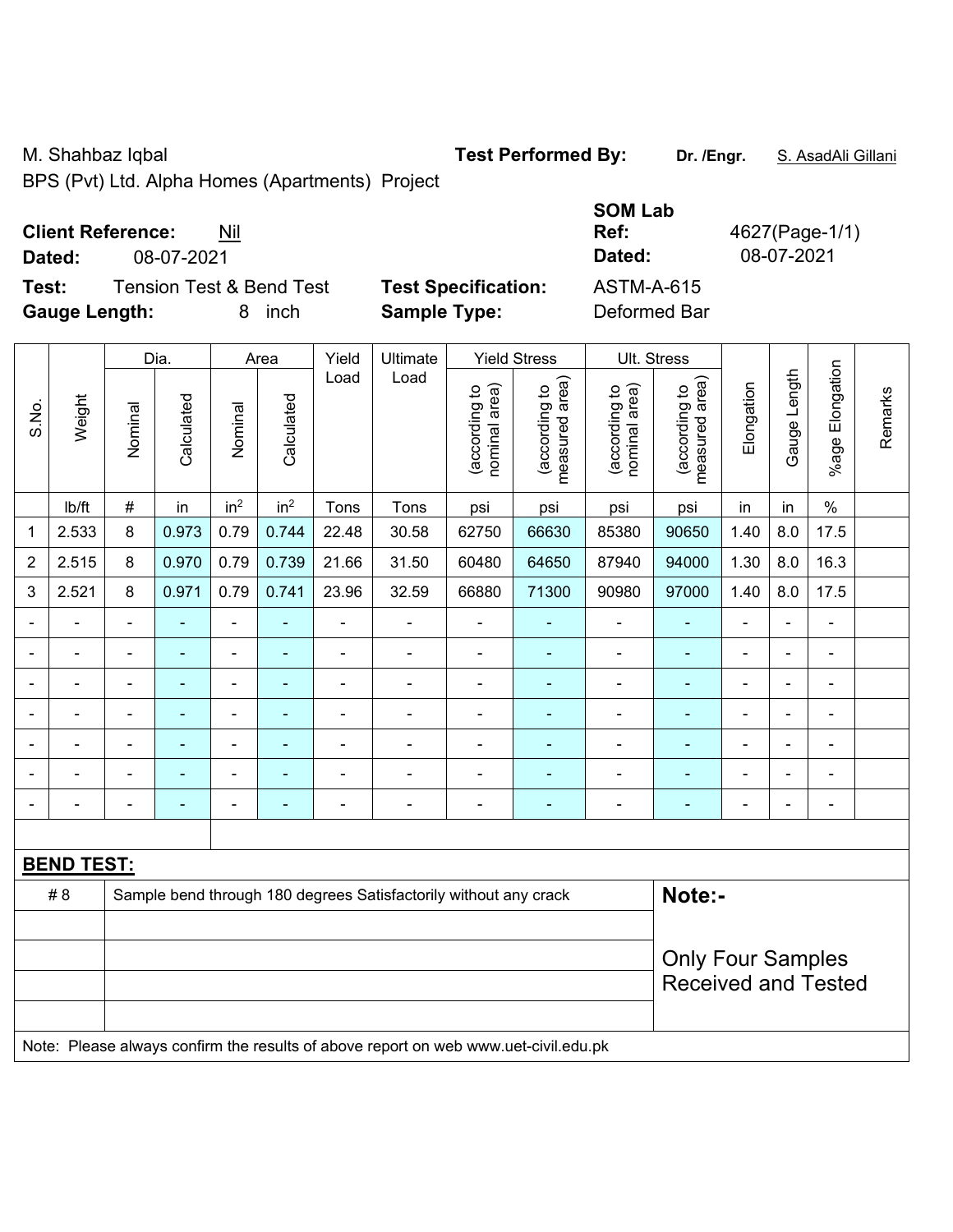Project Manager Liberty Builders, Lahore

**Client Reference:** ST/UET/ 20210708-65 **Dated:** 08-07-2021 **Dated:** 08-07-2021

**Test:** Tension Test & Bend Test **Test Specification:** ASTM-A-615 **Gauge Length:** 8 inch **Sample Type:** Deformed Bar( Batala Premium)

| <b>SOM Lab</b> |        |
|----------------|--------|
| Ref:           | 4628   |
| Dated:         | $08 -$ |

8(Page-1/1)

|       |                   |                | Dia.                                                                       |                 | Area            | Yield          | Ultimate                                                                            |                                | <b>Yield Stress</b>             |                                   | Ult. Stress                     |                |              |                          |         |
|-------|-------------------|----------------|----------------------------------------------------------------------------|-----------------|-----------------|----------------|-------------------------------------------------------------------------------------|--------------------------------|---------------------------------|-----------------------------------|---------------------------------|----------------|--------------|--------------------------|---------|
| S.No. | Weight            | Nominal        | Calculated                                                                 | Nominal         | Calculated      | Load           | Load                                                                                | nominal area)<br>(according to | measured area)<br>(according to | area)<br>(according to<br>nominal | (according to<br>measured area) | Elongation     | Gauge Length | %age Elongation          | Remarks |
|       | lb/ft             | #              | in                                                                         | in <sup>2</sup> | in <sup>2</sup> | Tons           | Tons                                                                                | psi                            | psi                             | psi                               | psi                             | in             | in           | $\frac{0}{0}$            |         |
| 1     | 2.664             | 8              | 0.998                                                                      | 0.79            | 0.783           | 26.32          | 33.86                                                                               | 73480                          | 74140                           | 94540                             | 95380                           | 1.50           | 8.0          | 18.8                     |         |
| 2     | 2.621             | 8              | 0.990                                                                      | 0.79            | 0.770           | 25.86          | 33.71                                                                               | 72200                          | 74080                           | 94110                             | 96560                           | 1.60           | 8.0          | 20.0                     |         |
| 3     | 2.644             | 8              | 0.995                                                                      | 0.79            | 0.777           | 25.91          | 33.76                                                                               | 72340                          | 73550                           | 94250                             | 95830                           | 1.60           | 8.0          | 20.0                     |         |
| 4     | 0.663             | $\overline{4}$ | 0.498                                                                      | 0.20            | 0.195           | 6.60           | 8.89                                                                                | 72730                          | 74600                           | 98020                             | 100530                          | 0.90           | 8.0          | 11.3                     |         |
| 5     | 0.670             | $\overline{4}$ | 0.501                                                                      | 0.20            | 0.197           | 6.75           | 9.19                                                                                | 74420                          | 75550                           | 101390                            | 102940                          | 1.10           | 8.0          | 13.8                     |         |
| 6     | 0.665             | $\overline{4}$ | 0.498                                                                      | 0.20            | 0.195           | 6.49           | 8.97                                                                                | 71610                          | 73440                           | 98920                             | 101460                          | 1.00           | 8.0          | 12.5                     |         |
|       |                   | ä,             | $\blacksquare$                                                             | $\blacksquare$  |                 | $\blacksquare$ | ä,                                                                                  | ä,                             |                                 | ÷,                                | ÷,                              | $\overline{a}$ |              | L.                       |         |
|       |                   |                |                                                                            | ä,              |                 |                | ÷                                                                                   | $\blacksquare$                 |                                 |                                   |                                 |                |              |                          |         |
|       |                   |                |                                                                            |                 |                 |                |                                                                                     |                                |                                 |                                   |                                 |                |              |                          |         |
|       |                   |                |                                                                            | ÷               | $\blacksquare$  | $\blacksquare$ | $\blacksquare$                                                                      | $\blacksquare$                 | $\blacksquare$                  | ÷                                 | $\blacksquare$                  |                |              | $\overline{\phantom{a}}$ |         |
|       |                   |                |                                                                            |                 |                 |                |                                                                                     |                                |                                 |                                   |                                 |                |              |                          |         |
|       | <b>BEND TEST:</b> |                |                                                                            |                 |                 |                |                                                                                     |                                |                                 |                                   |                                 |                |              |                          |         |
|       | #8                |                | Note:-<br>Sample bend through 180 degrees Satisfactorily without any crack |                 |                 |                |                                                                                     |                                |                                 |                                   |                                 |                |              |                          |         |
|       | #4                |                |                                                                            |                 |                 |                | Sample bend through 180 degrees Satisfactorily without any crack                    |                                |                                 |                                   |                                 |                |              |                          |         |
|       |                   |                |                                                                            |                 |                 |                |                                                                                     |                                |                                 |                                   | <b>Only Eight Samples</b>       |                |              |                          |         |
|       |                   |                |                                                                            |                 |                 |                |                                                                                     |                                |                                 |                                   | <b>Received and Tested</b>      |                |              |                          |         |
|       |                   |                |                                                                            |                 |                 |                |                                                                                     |                                |                                 |                                   |                                 |                |              |                          |         |
|       |                   |                |                                                                            |                 |                 |                | Note: Please always confirm the results of above report on web www.uet-civil.edu.pk |                                |                                 |                                   |                                 |                |              |                          |         |

S. Asad Ali Gillani

Abdul Ghafar **Test Performed By:** Dr. /Engr.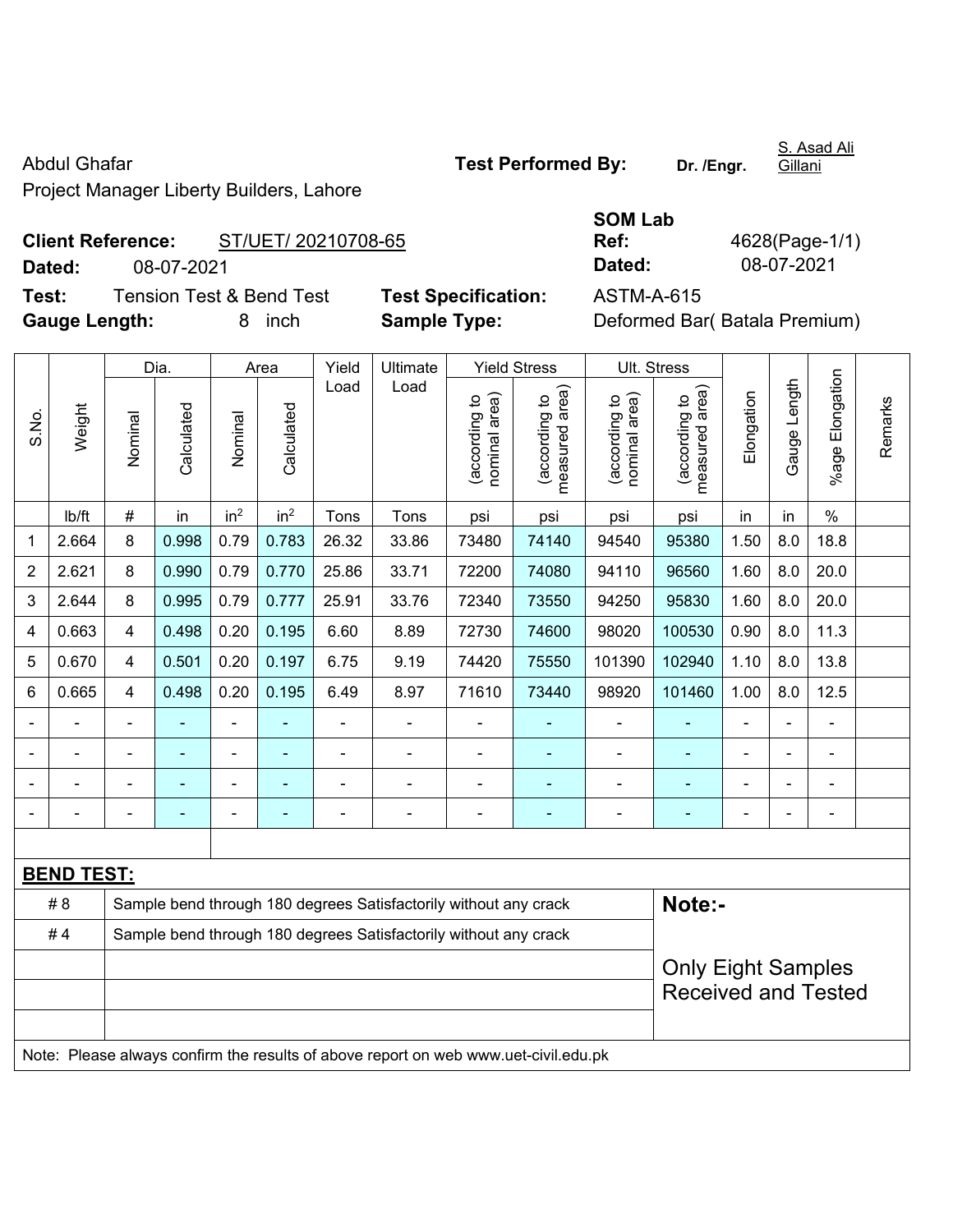Project Manager Liberty Builders, Lahore

**Client Reference:** ST/UET/ 20210708-34 **Dated:** 08-07-2021 **Dated:** 08-07-2021

**Test:** Tension Test & Bend Test **Test Specification:** ASTM-A-615 **Gauge Length:** 8 inch **Sample Type:** Deformed Bar( Batala Premium) Dia. Area Yield Ultimate Yield Stress Ult. Stress Load ding to<br>earea) measured area) ding to<br>area) measured area) gation nominal area) ling to<br>I area) nominal area) ling to<br>I area) (according to (according to (according to (according to Weight lated **Calculated** lated **Calculated** Nominal Nominal  $\overline{B}$  $\overline{\mathbf{g}}$ 

|                |                   | Dia.<br>Area                                                                        |                |                              | Yield           | Ultimate                 |                                                                  | <b>Yield Stress</b>               | Ult. Stress                     |                                |                                 |                |                |                 |         |
|----------------|-------------------|-------------------------------------------------------------------------------------|----------------|------------------------------|-----------------|--------------------------|------------------------------------------------------------------|-----------------------------------|---------------------------------|--------------------------------|---------------------------------|----------------|----------------|-----------------|---------|
| S.No.          | Weight            | Nominal                                                                             | Calculated     | Nominal                      | Calculated      | Load                     | Load                                                             | (according to<br>area)<br>nominal | (according to<br>measured area) | (according to<br>nominal area) | measured area)<br>(according to | Elongation     | Gauge Length   | %age Elongation | Remarks |
|                | lb/ft             | $\#$                                                                                | in             | in <sup>2</sup>              | in <sup>2</sup> | Tons                     | Tons                                                             | psi                               | psi                             | psi                            | psi                             | in             | in             | $\%$            |         |
| $\mathbf{1}$   | 2.651             | 8                                                                                   | 0.996          | 0.79                         | 0.779           | 27.29                    | 36.34                                                            | 76180                             | 77260                           | 101450                         | 102890                          | 1.40           | 8.0            | 17.5            |         |
| $\overline{2}$ | 2.633             | 8                                                                                   | 0.993          | 0.79                         | 0.774           | 27.14                    | 36.14                                                            | 75760                             | 77320                           | 100880                         | 102970                          | 1.30           | 8.0            | 16.3            |         |
| $\mathbf{3}$   | 2.640             | 8                                                                                   | 0.994          | 0.79                         | 0.776           | 27.34                    | 36.31                                                            | 76330                             | 77700                           | 101370                         | 103200                          | 1.30           | 8.0            | 16.3            |         |
| $\blacksquare$ |                   | ä,                                                                                  | $\blacksquare$ | ÷,                           | Ξ               | L,                       | $\blacksquare$                                                   | $\blacksquare$                    | $\blacksquare$                  | $\blacksquare$                 | ÷,                              | $\blacksquare$ | $\blacksquare$ | ÷,              |         |
|                |                   | $\blacksquare$                                                                      | ÷,             | ÷,                           | Ξ               | $\blacksquare$           | ÷                                                                | $\blacksquare$                    | $\blacksquare$                  |                                | ۰                               | $\blacksquare$ | $\blacksquare$ | ÷,              |         |
|                |                   |                                                                                     |                | ۳                            |                 |                          |                                                                  |                                   | $\blacksquare$                  | $\blacksquare$                 | ۰                               |                |                | $\blacksquare$  |         |
|                |                   |                                                                                     |                | ÷,                           |                 | $\blacksquare$           |                                                                  | $\blacksquare$                    | ٠                               | $\blacksquare$                 | ۰                               | $\blacksquare$ | ä,             | $\blacksquare$  |         |
|                |                   | ä,                                                                                  | ٠              | ÷,                           | ۰               | $\blacksquare$           | Ē,                                                               | $\blacksquare$                    | $\blacksquare$                  |                                | ۰                               | Ē,             | ä,             | ÷,              |         |
|                |                   |                                                                                     | ٠              | $\qquad \qquad \blacksquare$ | ۰               | Ē,                       | Ē,                                                               | $\blacksquare$                    | $\blacksquare$                  |                                | ۰                               |                | ä,             | ÷,              |         |
|                |                   | $\blacksquare$                                                                      |                | -                            |                 | $\overline{\phantom{0}}$ | Ē,                                                               | $\blacksquare$                    | $\blacksquare$                  |                                | ۰                               |                | ä,             | ÷               |         |
|                |                   |                                                                                     |                |                              |                 |                          |                                                                  |                                   |                                 |                                |                                 |                |                |                 |         |
|                | <b>BEND TEST:</b> |                                                                                     |                |                              |                 |                          |                                                                  |                                   |                                 |                                |                                 |                |                |                 |         |
|                | # 8               |                                                                                     |                |                              |                 |                          | Sample bend through 180 degrees Satisfactorily without any crack |                                   |                                 |                                | Note:-                          |                |                |                 |         |
|                |                   |                                                                                     |                |                              |                 |                          |                                                                  |                                   |                                 |                                |                                 |                |                |                 |         |
|                |                   | <b>Only Four Samples</b>                                                            |                |                              |                 |                          |                                                                  |                                   |                                 |                                |                                 |                |                |                 |         |
|                |                   |                                                                                     |                |                              |                 |                          |                                                                  |                                   |                                 |                                | <b>Received and Tested</b>      |                |                |                 |         |
|                |                   | Note: Please always confirm the results of above report on web www.uet-civil.edu.pk |                |                              |                 |                          |                                                                  |                                   |                                 |                                |                                 |                |                |                 |         |

**SOM Lab Ref:** 4629(Page-1/1)

Abdul Ghafar **Test Performed By:** Dr. /Engr.

S. Asad Ali **Gillani**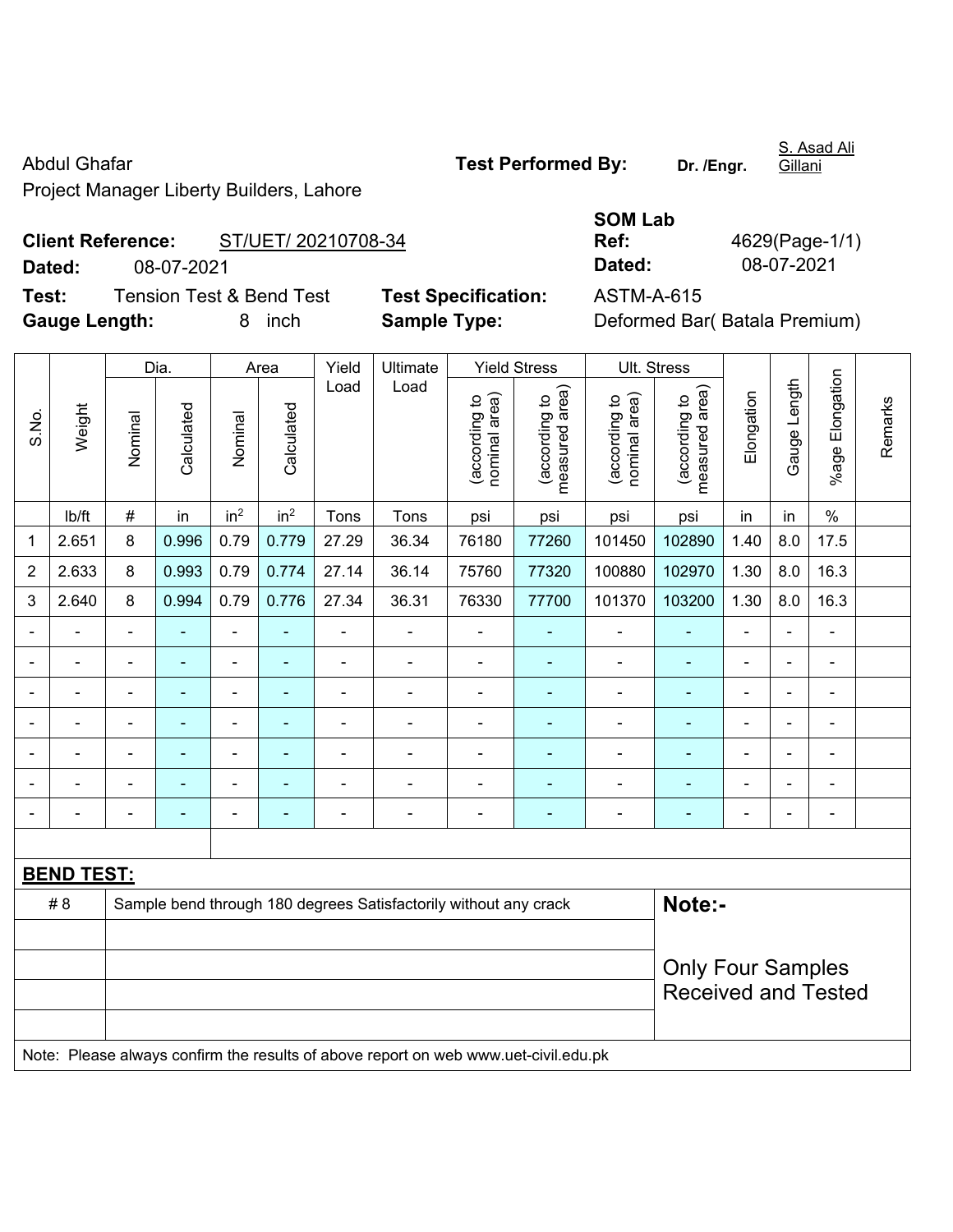Lahore

New Shalimar Steel Mill **Test Performed By:** Dr. /Engr.

S. Asad Ali

**Client Reference:** Nil

**Gauge Length:** 8 inch **Sample Type:** Plain Steel Bar(Mark-2)

**SOM Lab Ref:** 4630(Page-1/1) **Dated:** 07-07-2021 **Dated:** 08-07-2021

|                |                          |                          | Dia.                   |                          | Area            | Yield          | Ultimate                                                                            |                                | <b>Yield Stress</b>             |                                | Ult. Stress                     |                          |                |                          |         |
|----------------|--------------------------|--------------------------|------------------------|--------------------------|-----------------|----------------|-------------------------------------------------------------------------------------|--------------------------------|---------------------------------|--------------------------------|---------------------------------|--------------------------|----------------|--------------------------|---------|
| S.No.          | Weight                   | Nominal                  | Calculated             | Nominal                  | Calculated      | Load           | Load                                                                                | nominal area)<br>(according to | (according to<br>measured area) | nominal area)<br>(according to | (according to<br>measured area) | Elongation               | Gauge Length   | %age Elongation          | Remarks |
|                | lb/ft                    | $\#$                     | in                     | in <sup>2</sup>          | in <sup>2</sup> | Tons           | Tons                                                                                | psi                            | psi                             | psi                            | psi                             | in                       | in             | $\%$                     |         |
| 1              | 1.067                    | 5                        | 0.632                  | 0.31                     | 0.314           | 6.80           | 9.81                                                                                | 48380                          | 47760                           | 69770                          | 68880                           | 2.10                     | 8.0            | 26.3                     |         |
|                | $\overline{a}$           | $\blacksquare$           | ÷,                     | $\blacksquare$           | $\blacksquare$  | $\frac{1}{2}$  | $\blacksquare$                                                                      | $\blacksquare$                 | $\blacksquare$                  | $\blacksquare$                 | $\blacksquare$                  | $\blacksquare$           |                | $\blacksquare$           |         |
|                |                          | ä,                       | ÷,                     | $\blacksquare$           | ÷               | $\blacksquare$ | $\blacksquare$                                                                      | $\overline{\phantom{a}}$       |                                 | ÷,                             | $\blacksquare$                  | L,                       |                | $\blacksquare$           |         |
|                |                          | $\blacksquare$           | ٠                      | $\blacksquare$           |                 | ä,             | $\blacksquare$                                                                      | $\blacksquare$                 |                                 | $\blacksquare$                 | $\sim$                          | $\blacksquare$           |                | $\blacksquare$           |         |
|                |                          | ٠                        | $\blacksquare$         | ÷                        |                 | ä,             | $\blacksquare$                                                                      | $\blacksquare$                 |                                 | ÷                              |                                 | ä,                       |                | ÷                        |         |
| $\blacksquare$ | $\blacksquare$           | $\overline{\phantom{a}}$ | ÷                      | ÷                        | ÷               |                | $\blacksquare$                                                                      | $\overline{\phantom{a}}$       | ÷                               | $\blacksquare$                 | $\blacksquare$                  | $\blacksquare$           | $\blacksquare$ | $\overline{\phantom{a}}$ |         |
| $\blacksquare$ | $\blacksquare$           | $\blacksquare$           | ÷,                     | $\blacksquare$           | $\blacksquare$  | $\blacksquare$ | $\blacksquare$                                                                      | $\overline{\phantom{a}}$       | ۰                               | $\blacksquare$                 | $\blacksquare$                  | $\blacksquare$           | $\blacksquare$ | $\overline{\phantom{a}}$ |         |
| $\blacksquare$ | $\blacksquare$           | $\blacksquare$           | $\blacksquare$         | $\overline{\phantom{a}}$ | $\blacksquare$  | $\blacksquare$ | $\blacksquare$                                                                      | $\blacksquare$                 | ÷                               | $\blacksquare$                 | $\blacksquare$                  | $\overline{\phantom{a}}$ |                | $\blacksquare$           |         |
|                | $\overline{\phantom{0}}$ | $\blacksquare$           | $\frac{1}{2}$          | $\blacksquare$           | ٠               | $\blacksquare$ | $\blacksquare$                                                                      | $\qquad \qquad \blacksquare$   | ÷                               | $\overline{a}$                 | $\blacksquare$                  | $\blacksquare$           |                | $\blacksquare$           |         |
|                |                          | $\blacksquare$           | ٠                      | ÷                        | Ē.              | ä,             | $\blacksquare$                                                                      | $\overline{\phantom{a}}$       | ۰                               | $\blacksquare$                 | $\blacksquare$                  | ä,                       |                | $\blacksquare$           |         |
|                |                          |                          |                        |                          |                 |                |                                                                                     |                                |                                 |                                |                                 |                          |                |                          |         |
|                | <b>BEND TEST:</b>        |                          |                        |                          |                 |                |                                                                                     |                                |                                 |                                |                                 |                          |                |                          |         |
|                | --                       |                          | No Bend test performed |                          |                 |                |                                                                                     |                                |                                 |                                | Note:-                          |                          |                |                          |         |
|                |                          |                          |                        |                          |                 |                |                                                                                     |                                |                                 |                                |                                 |                          |                |                          |         |
|                |                          |                          |                        |                          |                 |                |                                                                                     |                                |                                 |                                | Only One Sample                 |                          |                |                          |         |
|                |                          |                          |                        |                          |                 |                |                                                                                     |                                |                                 |                                | <b>Received and Tested</b>      |                          |                |                          |         |
|                |                          |                          |                        |                          |                 |                |                                                                                     |                                |                                 |                                |                                 |                          |                |                          |         |
|                |                          |                          |                        |                          |                 |                | Note: Please always confirm the results of above report on web www.uet-civil.edu.pk |                                |                                 |                                |                                 |                          |                |                          |         |

**Test:** Tension Test **Test Specification:** ASTM-A-615

Gillani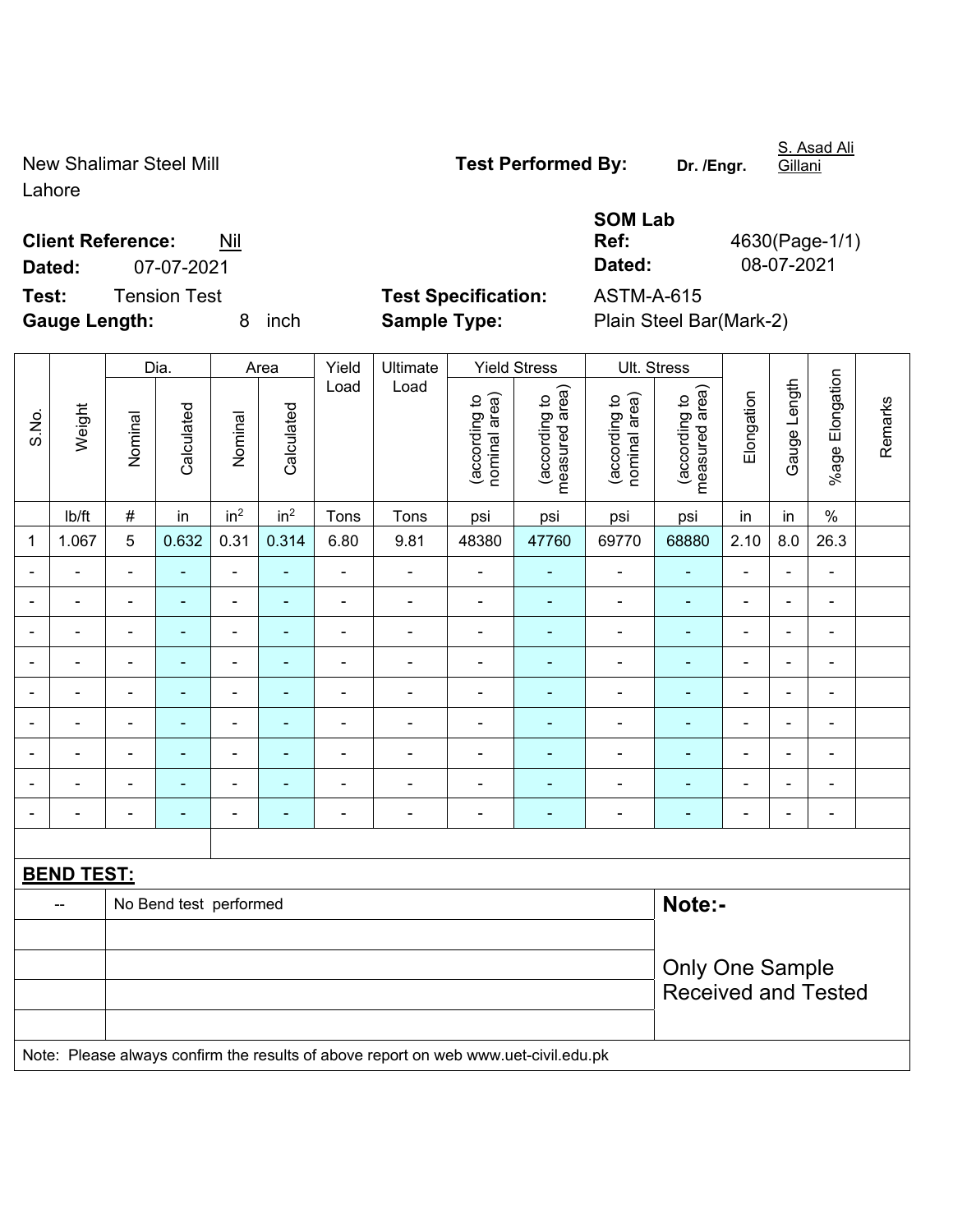Resident Engineer, AZE Associates, GCWU-Sialkot

| <b>Client Reference:</b> |                                     |            | RE/AZEA/GCWUS/SKT/381 |                            | Ref:              |  |  |  |
|--------------------------|-------------------------------------|------------|-----------------------|----------------------------|-------------------|--|--|--|
| Dated:                   | 03-07-2021                          |            |                       |                            | Dated:            |  |  |  |
| Test:                    | <b>Tension Test &amp; Bend Test</b> |            |                       | <b>Test Specification:</b> | <b>ASTM-A-615</b> |  |  |  |
| <b>Gauge Length:</b>     |                                     | inch<br>8. |                       | <b>Sample Type:</b>        | Deformed Bar      |  |  |  |

**SOM Lab Ref:** 4631 (Page-1/1) **Dated:** 03-07-2021 **Dated:** 08-07-2021 **Testion:** ASTM-A-615

|                |                   |                | Dia.       |                 | Area                                                                       | Yield          | Ultimate                                                                            |                                | <b>Yield Stress</b>             |                                | Ult. Stress                     |                |              |                           |         |
|----------------|-------------------|----------------|------------|-----------------|----------------------------------------------------------------------------|----------------|-------------------------------------------------------------------------------------|--------------------------------|---------------------------------|--------------------------------|---------------------------------|----------------|--------------|---------------------------|---------|
| S.No.          | Weight            | Nominal        | Calculated | Nominal         | Calculated                                                                 | Load           | Load                                                                                | (according to<br>nominal area) | (according to<br>measured area) | nominal area)<br>(according to | (according to<br>measured area) | Elongation     | Gauge Length | Elongation<br>$%$ age $ $ | Remarks |
|                | lb/ft             | $\#$           | in         | in <sup>2</sup> | in <sup>2</sup>                                                            | Tons           | Tons                                                                                | psi                            | psi                             | psi                            | psi                             | in             | in           | $\%$                      |         |
| 1              | 2.702             | 8              | 1.005      | 0.79            | 0.794                                                                      | 24.13          | 35.07                                                                               | 67360                          | 67020                           | 97900                          | 97400                           | 1.50           | 8.0          | 18.8                      |         |
| $\overline{2}$ | 2.694             | 8              | 1.004      | 0.79            | 0.792                                                                      | 25.89          | 35.70                                                                               | 72290                          | 72100                           | 99660                          | 99410                           | 1.40           | 8.0          | 17.5                      |         |
| 3              | 1.498             | 6              | 0.748      | 0.44            | 0.440                                                                      | 13.10          | 19.13                                                                               | 65660                          | 65660                           | 95910                          | 95910                           | 1.20           | 8.0          | 15.0                      |         |
| 4              | 1.502             | 6              | 0.749      | 0.44            | 0.441                                                                      | 13.12          | 19.18                                                                               | 65760                          | 65610                           | 96160                          | 95940                           | 1.30           | 8.0          | 16.3                      |         |
| 5              | 0.609             | $\overline{4}$ | 0.477      | 0.20            | 0.179                                                                      | 5.32           | 7.49                                                                                | 58680                          | 65560                           | 82620                          | 92310                           | 1.50           | 8.0          | 18.8                      |         |
| 6              | 0.608             | 4              | 0.477      | 0.20            | 0.179                                                                      | 5.05           | 7.51                                                                                | 55650                          | 62170                           | 82850                          | 92570                           | 1.60           | 8.0          | 20.0                      |         |
| $\blacksquare$ |                   | $\blacksquare$ | ä,         | $\blacksquare$  |                                                                            |                |                                                                                     | L,                             |                                 | $\blacksquare$                 | $\blacksquare$                  | $\blacksquare$ |              | $\blacksquare$            |         |
| $\blacksquare$ |                   | $\blacksquare$ | L,         | $\blacksquare$  | ä,                                                                         | $\blacksquare$ | ä,                                                                                  | ä,                             | ÷                               | ÷,                             | $\blacksquare$                  | ä,             |              | $\blacksquare$            |         |
|                |                   |                |            |                 |                                                                            |                |                                                                                     | $\blacksquare$                 | ä,                              | $\blacksquare$                 | $\blacksquare$                  | $\blacksquare$ |              |                           |         |
|                |                   |                |            |                 |                                                                            |                |                                                                                     |                                |                                 |                                |                                 |                |              | $\blacksquare$            |         |
|                |                   |                |            |                 |                                                                            |                |                                                                                     |                                |                                 |                                |                                 |                |              |                           |         |
|                | <b>BEND TEST:</b> |                |            |                 |                                                                            |                |                                                                                     |                                |                                 |                                |                                 |                |              |                           |         |
|                | #8                |                |            |                 | Note:-<br>Sample bend through 180 degrees Satisfactorily without any crack |                |                                                                                     |                                |                                 |                                |                                 |                |              |                           |         |
|                | #6                |                |            |                 | Sample bend through 180 degrees Satisfactorily without any crack           |                |                                                                                     |                                |                                 |                                |                                 |                |              |                           |         |
|                | #4                |                |            |                 |                                                                            |                | Sample bend through 180 degrees Satisfactorily without any crack                    |                                |                                 |                                | <b>Only Nine Samples</b>        |                |              |                           |         |
|                |                   |                |            |                 |                                                                            |                |                                                                                     |                                |                                 |                                | <b>Received and Tested</b>      |                |              |                           |         |
|                |                   |                |            |                 |                                                                            |                |                                                                                     |                                |                                 |                                |                                 |                |              |                           |         |
|                |                   |                |            |                 |                                                                            |                | Note: Please always confirm the results of above report on web www.uet-civil.edu.pk |                                |                                 |                                |                                 |                |              |                           |         |

S. Asad Ali Gillani

Engr. M. Sarwar Sabir **Test Performed By:** Dr. /Engr.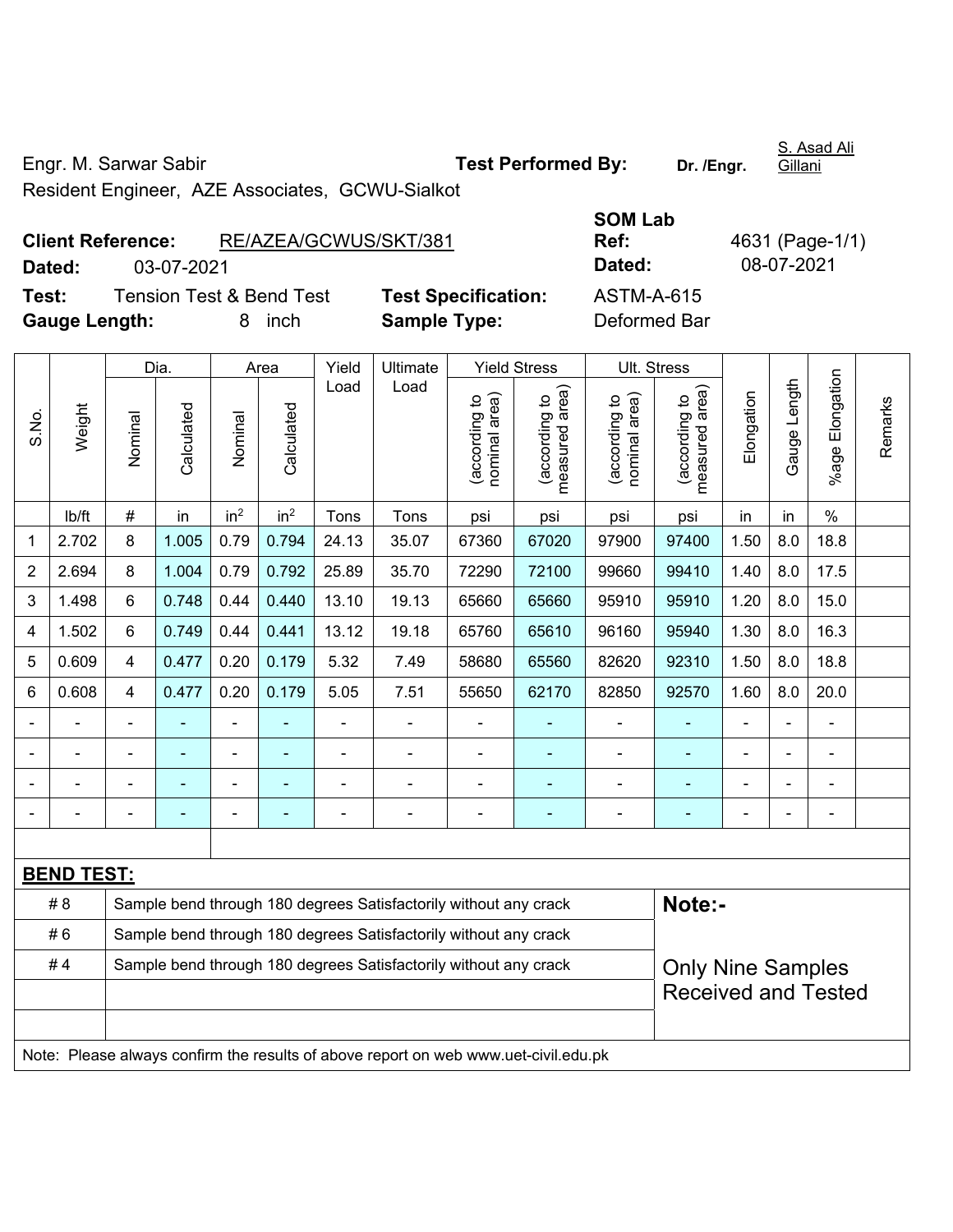Material Engineer **Test Performed By:** Dr. /Engr. **S. Asad Ali Gillani** Ali Gillani

Abdullah Khan Architects CIMS, Site Office, DHAB, Bahawalpur

**Client Reference:** CRE/KB/01/CIMS/SITE/Lab/12

**Test:** Tension Test & Bend Test **Test Specification:** ASTM-A-615 **Guage Length:** 8 inch **Sample Type:** Deformed Bar (Agha Steel)

**SOM Lab Ref:**  4632(Page- $1/2)$ **Dated:** 05-07-2021 **Dated:** 08-07-2021

|                |                   |                         | Dia.       |                 | Area            | Yield          | Ultimate                                                                            |                                | <b>Yield Stress</b>                         |                                | Ult. Stress                     |                |                |                       |         |
|----------------|-------------------|-------------------------|------------|-----------------|-----------------|----------------|-------------------------------------------------------------------------------------|--------------------------------|---------------------------------------------|--------------------------------|---------------------------------|----------------|----------------|-----------------------|---------|
| S.No.          | Weight            | Nominal                 | Calculated | Nominal         | Calculated      | Load           | Load                                                                                | nominal area)<br>(according to | (according to<br>neasured area)<br>measured | (according to<br>nominal area) | (according to<br>measured area) | Elongation     | Gauge Length   | Elongation<br>$%$ age | Remarks |
|                | lb/ft             | $\#$                    | in         | in <sup>2</sup> | in <sup>2</sup> | Tons           | Tons                                                                                | psi                            | psi                                         | psi                            | psi                             | in             | in             | $\%$                  |         |
| 1              | 2.528             | 8                       | 0.973      | 0.79            | 0.743           | 22.34          | 30.89                                                                               | 62380                          | 66330                                       | 86230                          | 91680                           | 1.20           | 8.0            | 15.0                  |         |
| $\overline{2}$ | 2.504             | 8                       | 0.968      | 0.79            | 0.736           | 21.63          | 30.33                                                                               | 60390                          | 64820                                       | 84660                          | 90880                           | 1.40           | 8.0            | 17.5                  |         |
| 3              | 1.621             | 6                       | 0.778      | 0.44            | 0.476           | 16.06          | 20.76                                                                               | 80480                          | 74390                                       | 104080                         | 96210                           | 1.20           | 8.0            | 15.0                  |         |
| 4              | 1.643             | 6                       | 0.784      | 0.44            | 0.483           | 16.33          | 20.80                                                                               | 81860                          | 74570                                       | 104230                         | 94960                           | 1.10           | 8.0            | 13.8                  |         |
| 5              | 0.595             | $\overline{\mathbf{4}}$ | 0.472      | 0.20            | 0.175           | 5.78           | 7.65                                                                                | 63740                          | 72840                                       | 84310                          | 96350                           | 1.10           | 8.0            | 13.8                  |         |
| 6              | 0.596             | $\overline{\mathbf{4}}$ | 0.472      | 0.20            | 0.175           | 5.38           | 7.31                                                                                | 59350                          | 67830                                       | 80600                          | 92110                           | 1.10           | 8.0            | 13.8                  |         |
|                |                   |                         |            | ÷               |                 | ä,             | $\overline{a}$                                                                      |                                |                                             | $\blacksquare$                 |                                 |                |                | ÷                     |         |
|                | $\blacksquare$    |                         | ۰          | ÷               | ۰               | $\blacksquare$ | ä,                                                                                  | $\blacksquare$                 | $\blacksquare$                              | $\blacksquare$                 | $\blacksquare$                  | $\blacksquare$ | $\blacksquare$ | $\blacksquare$        |         |
|                |                   |                         | ۰          | -               |                 | Ē,             | $\overline{a}$                                                                      |                                |                                             | $\blacksquare$                 | $\blacksquare$                  |                | $\blacksquare$ | $\blacksquare$        |         |
|                |                   | $\blacksquare$          | ÷          | ÷,              | ۰               | $\blacksquare$ | ä,                                                                                  | $\blacksquare$                 | $\blacksquare$                              | $\blacksquare$                 | $\blacksquare$                  | $\blacksquare$ | $\blacksquare$ | $\blacksquare$        |         |
|                |                   |                         |            |                 |                 |                |                                                                                     |                                |                                             |                                |                                 |                |                |                       |         |
|                | <b>BEND TEST:</b> |                         |            |                 |                 |                |                                                                                     |                                |                                             |                                |                                 |                |                |                       |         |
|                | # 8               |                         |            |                 |                 |                | Sample bend through 180 degrees Satisfactorily without any crack                    |                                |                                             |                                | Note:-                          |                |                |                       |         |
|                | #6                |                         |            |                 |                 |                | Sample bend through 180 degrees Satisfactorily without any crack                    |                                |                                             |                                |                                 |                |                |                       |         |
|                | #4                |                         |            |                 |                 |                | Sample bend through 180 degrees Satisfactorily without any crack                    |                                |                                             |                                | <b>Only Nine Samples</b>        |                |                |                       |         |
|                |                   |                         |            |                 |                 |                |                                                                                     |                                |                                             |                                | <b>Received and Tested</b>      |                |                |                       |         |
|                |                   |                         |            |                 |                 |                |                                                                                     |                                |                                             |                                |                                 |                |                |                       |         |
|                |                   |                         |            |                 |                 |                | Note: Please always confirm the results of above report on web www.uet-civil.edu.pk |                                |                                             |                                |                                 |                |                |                       |         |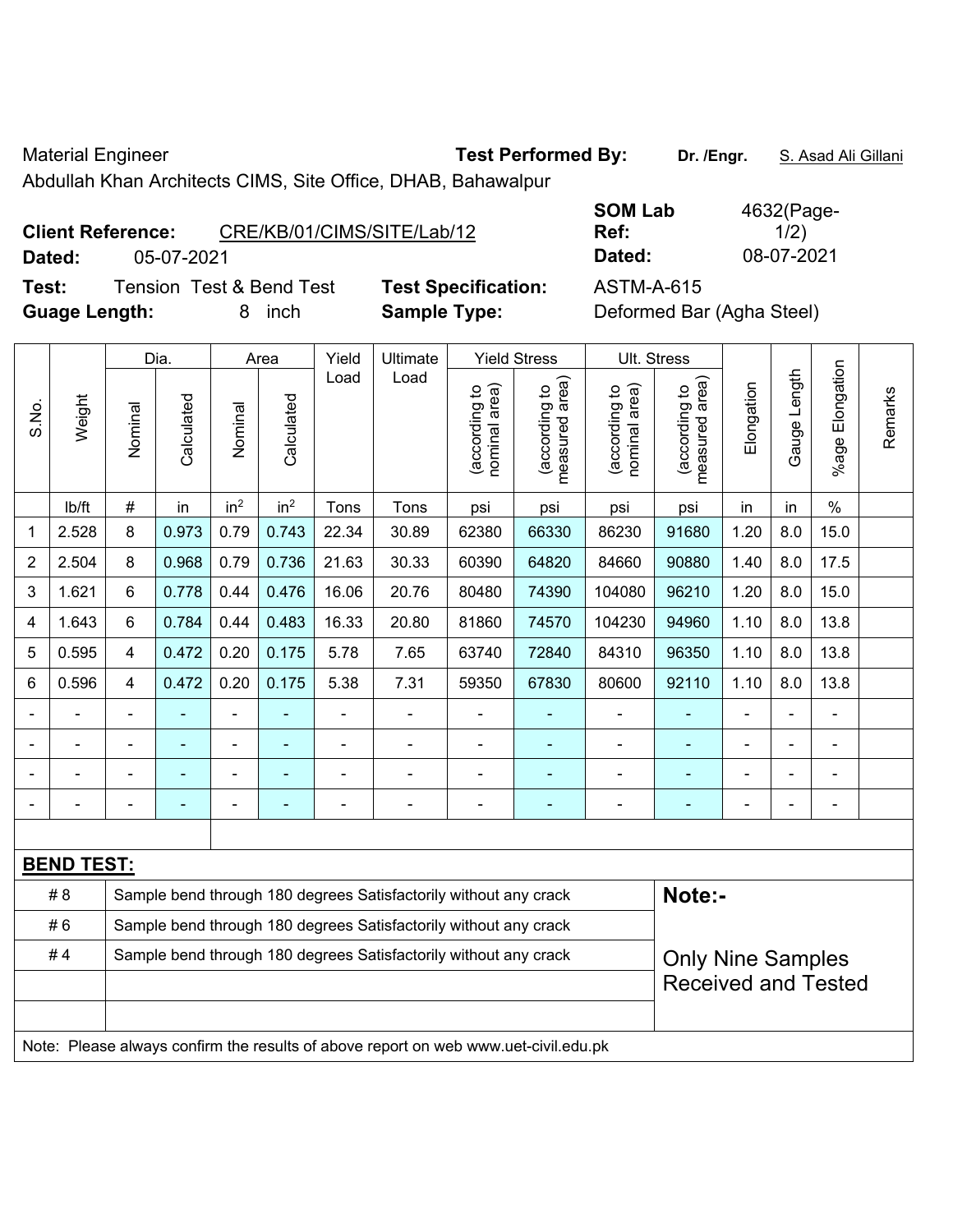Material Engineer **Test Performed By:** Dr. /Engr. **S. Asad Ali Gillani** Ali Gillani

Abdullah Khan Architects CIMS, Site Office, DHAB, Bahawalpur

**Client Reference:** CRE/KB/01/CIMS/SITE/Lab/13

**Dated:** 05-07-2021 **Dated:** 08-07-2021

**Test:** Tension Test & Bend Test **Test Specification:** ASTM-A-615 **Guage Length:** 8 inch **Sample Type:** Deformed Bar (Moiz Steel)

| <b>SOM Lab</b> | 4632(Page- |
|----------------|------------|
| Ref:           | 2/2)       |
| Dated:         | 08-07-2021 |

|                |                   |                           | Dia.<br>Area   |                          | Yield<br>Ultimate<br><b>Yield Stress</b> |                |                                                                                     |                                |                                 | Ult. Stress                    |                                 |                |                |                              |         |
|----------------|-------------------|---------------------------|----------------|--------------------------|------------------------------------------|----------------|-------------------------------------------------------------------------------------|--------------------------------|---------------------------------|--------------------------------|---------------------------------|----------------|----------------|------------------------------|---------|
| S.No.          | Weight            | Nominal                   | Calculated     | Nominal                  | Calculated                               | Load           | Load                                                                                | nominal area)<br>(according to | measured area)<br>(according to | nominal area)<br>(according to | measured area)<br>(according to | Elongation     | Gauge Length   | %age Elongation              | Remarks |
|                | lb/ft             | #                         | in             | in <sup>2</sup>          | in <sup>2</sup>                          | Tons           | Tons                                                                                | psi                            | psi                             | psi                            | psi                             | in             | in             | $\%$                         |         |
| $\mathbf 1$    | 1.491             | 6                         | 0.747          | 0.44                     | 0.438                                    | 13.53          | 19.27                                                                               | 67810                          | 68110                           | 96570                          | 97010                           | 1.50           | 8.0            | 18.8                         |         |
| $\overline{2}$ | 1.482             | 6                         | 0.745          | 0.44                     | 0.436                                    | 12.95          | 18.91                                                                               | 64890                          | 65490                           | 94780                          | 95650                           | 1.60           | 8.0            | 20.0                         |         |
| $\blacksquare$ | ä,                | $\blacksquare$            | $\blacksquare$ | $\blacksquare$           | $\blacksquare$                           | ÷,             | ÷,                                                                                  | $\blacksquare$                 | $\blacksquare$                  | $\overline{\phantom{0}}$       | $\blacksquare$                  | $\blacksquare$ | $\blacksquare$ | $\frac{1}{2}$                |         |
| $\blacksquare$ | $\blacksquare$    | $\blacksquare$            | $\blacksquare$ | $\blacksquare$           | $\blacksquare$                           | $\blacksquare$ | $\blacksquare$                                                                      | $\blacksquare$                 | $\blacksquare$                  | $\qquad \qquad \blacksquare$   | ÷,                              | $\blacksquare$ | $\blacksquare$ | $\qquad \qquad \blacksquare$ |         |
| $\blacksquare$ | $\blacksquare$    | $\blacksquare$            | $\blacksquare$ | $\blacksquare$           | $\blacksquare$                           | $\blacksquare$ | $\blacksquare$                                                                      | $\blacksquare$                 | $\blacksquare$                  | $\blacksquare$                 | $\blacksquare$                  | $\blacksquare$ | $\blacksquare$ | ä,                           |         |
|                | $\blacksquare$    | $\blacksquare$            | $\blacksquare$ | $\overline{\phantom{a}}$ | ٠                                        | $\blacksquare$ | $\blacksquare$                                                                      | $\blacksquare$                 | $\blacksquare$                  | $\blacksquare$                 | ä,                              | $\blacksquare$ | $\blacksquare$ | $\blacksquare$               |         |
|                |                   |                           | $\blacksquare$ | $\blacksquare$           | ٠                                        | L,             | $\blacksquare$                                                                      | $\blacksquare$                 | ۰                               | $\blacksquare$                 | ä,                              |                | L,             | $\blacksquare$               |         |
|                |                   |                           | $\blacksquare$ | ٠                        |                                          |                |                                                                                     | $\blacksquare$                 | ÷                               | ۰                              |                                 |                | $\blacksquare$ |                              |         |
|                |                   |                           |                | ٠                        |                                          |                | $\blacksquare$                                                                      | $\blacksquare$                 | ÷                               | ۰                              | L,                              |                | L,             | $\blacksquare$               |         |
| $\blacksquare$ |                   | -                         | ÷              | $\blacksquare$           | ×,                                       | $\blacksquare$ | $\overline{a}$                                                                      | $\blacksquare$                 | ۰                               | ۰                              | ÷                               | $\blacksquare$ | $\blacksquare$ | $\blacksquare$               |         |
|                |                   |                           |                |                          |                                          |                |                                                                                     |                                |                                 |                                |                                 |                |                |                              |         |
|                | <b>BEND TEST:</b> |                           |                |                          |                                          |                |                                                                                     |                                |                                 |                                |                                 |                |                |                              |         |
|                | #6                |                           |                |                          |                                          |                | Sample bend through 180 degrees Satisfactorily without any crack                    |                                |                                 |                                | Note:-                          |                |                |                              |         |
|                |                   |                           |                |                          |                                          |                |                                                                                     |                                |                                 |                                |                                 |                |                |                              |         |
|                |                   | <b>Only Three Samples</b> |                |                          |                                          |                |                                                                                     |                                |                                 |                                |                                 |                |                |                              |         |
|                |                   |                           |                |                          |                                          |                |                                                                                     |                                |                                 |                                | <b>Received and Tested</b>      |                |                |                              |         |
|                |                   |                           |                |                          |                                          |                |                                                                                     |                                |                                 |                                |                                 |                |                |                              |         |
|                |                   |                           |                |                          |                                          |                | Note: Please always confirm the results of above report on web www.uet-civil.edu.pk |                                |                                 |                                |                                 |                |                |                              |         |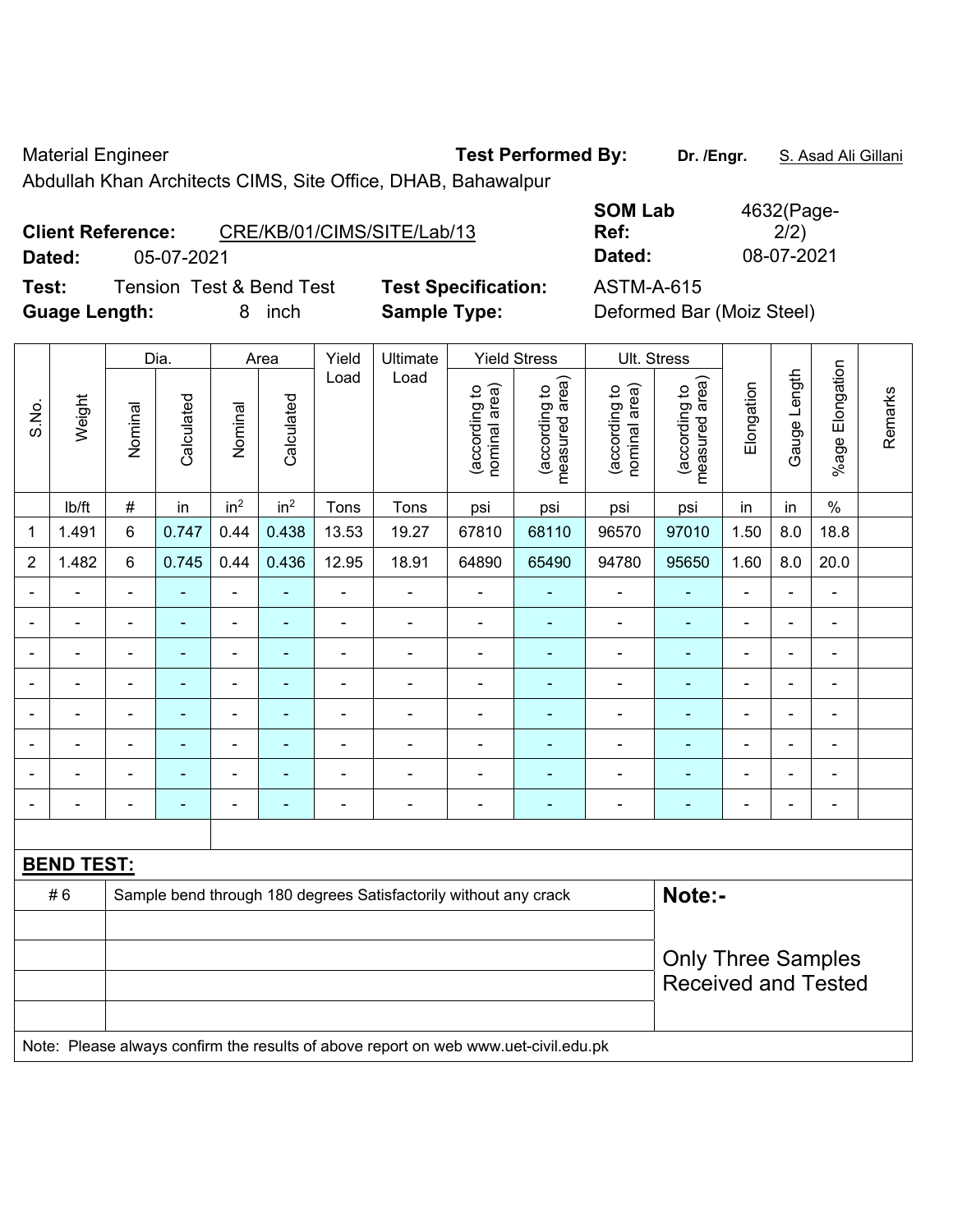## Nafiz OZCAN **Test Performed By:** Dr. /Engr. **S. Asad Ali Gillani** Assembly Care and Ali Gillani

Contractor's Representative, SA - RA Energy, Construction Trade and Industry Co. Inc. Lahore

**Test:** Tension Test & Bend Test **Test Specification:** ASTM-A-615 **Gauge Length:** 8 inch **Sample Type:** Deformed Bar(Amreli Steel)

**Client Reference:** MIG/2021/632 **SOM Lab Ref:** 4634(Page-1/1) **Dated:** 08-07-2021 **Dated:** 08-07-2021

| Gauge Length<br>Load<br>Load<br>(acording to<br>neasured area)<br>measured area)<br>Elongation<br>nominal area)<br>nominal area)<br>(according to<br>(according to<br>(according to<br>Weight<br>Calculated<br>Calculated<br>S.No.<br>Nominal<br>Nominal<br>measured<br>in <sup>2</sup><br>in <sup>2</sup><br>#<br>$\%$<br>in<br>lb/ft<br>Tons<br>Tons<br>in<br>psi<br>psi<br>psi<br>psi<br>in<br>$8.0\,$<br>8<br>0.977<br>0.79<br>0.750<br>25.38<br>35.75<br>70860<br>74640<br>99800<br>105130<br>1.50<br>18.8<br>2.553<br>1<br>$\overline{2}$<br>0.976<br>0.79<br>25.43<br>36.03<br>71000<br>74990<br>100600<br>106250<br>1.40<br>8.0<br>17.5<br>2.544<br>8<br>0.748<br>0.749<br>0.44<br>0.441<br>15.92<br>79810<br>1.20<br>8.0<br>15.0<br>3<br>1.499<br>6<br>19.57<br>79630<br>98100<br>97880<br>0.751<br>0.44<br>0.443<br>8.0<br>17.5<br>1.507<br>6<br>16.00<br>19.54<br>80220<br>79680<br>97950<br>97290<br>1.40<br>4<br>$\blacksquare$<br>÷,<br>$\blacksquare$<br>$\blacksquare$<br>÷,<br>$\blacksquare$<br>÷<br>$\blacksquare$<br>ä,<br>$\blacksquare$<br>$\blacksquare$<br>Ē,<br>÷<br>$\blacksquare$<br>$\blacksquare$<br>$\blacksquare$<br>Sohaib Ali, Sub-Engr, Nespak & M. Adil, Asstt. Manager (Transmission Lines) AHTE, SA-RA<br><b>Witnessed By:</b><br>Repiesantanive<br><b>BEND TEST:</b><br>Note:-<br># 8<br>Sample bend through 180 degrees Satisfactorily without any crack<br># 8<br>Sample bend through 180 degrees Satisfactorily without any crack<br>#6<br>Sample bend through 180 degrees Satisfactorily without any crack<br><b>Only Eight Samples</b><br><b>Received and Tested</b><br>#6<br>Sample bend through 180 degrees Satisfactorily without any crack<br>Note: Please always confirm the results of above report on web www.uet-civil.edu.pk |  |  |  | Dia. |  | Area |       | Ultimate |  | <b>Yield Stress</b> | Ult. Stress |  |  |  |                 |         |
|----------------------------------------------------------------------------------------------------------------------------------------------------------------------------------------------------------------------------------------------------------------------------------------------------------------------------------------------------------------------------------------------------------------------------------------------------------------------------------------------------------------------------------------------------------------------------------------------------------------------------------------------------------------------------------------------------------------------------------------------------------------------------------------------------------------------------------------------------------------------------------------------------------------------------------------------------------------------------------------------------------------------------------------------------------------------------------------------------------------------------------------------------------------------------------------------------------------------------------------------------------------------------------------------------------------------------------------------------------------------------------------------------------------------------------------------------------------------------------------------------------------------------------------------------------------------------------------------------------------------------------------------------------------------------------------------------------------------------------------------------------------------------------|--|--|--|------|--|------|-------|----------|--|---------------------|-------------|--|--|--|-----------------|---------|
|                                                                                                                                                                                                                                                                                                                                                                                                                                                                                                                                                                                                                                                                                                                                                                                                                                                                                                                                                                                                                                                                                                                                                                                                                                                                                                                                                                                                                                                                                                                                                                                                                                                                                                                                                                                  |  |  |  |      |  |      | Yield |          |  |                     |             |  |  |  | %age Elongation | Remarks |
|                                                                                                                                                                                                                                                                                                                                                                                                                                                                                                                                                                                                                                                                                                                                                                                                                                                                                                                                                                                                                                                                                                                                                                                                                                                                                                                                                                                                                                                                                                                                                                                                                                                                                                                                                                                  |  |  |  |      |  |      |       |          |  |                     |             |  |  |  |                 |         |
|                                                                                                                                                                                                                                                                                                                                                                                                                                                                                                                                                                                                                                                                                                                                                                                                                                                                                                                                                                                                                                                                                                                                                                                                                                                                                                                                                                                                                                                                                                                                                                                                                                                                                                                                                                                  |  |  |  |      |  |      |       |          |  |                     |             |  |  |  |                 |         |
|                                                                                                                                                                                                                                                                                                                                                                                                                                                                                                                                                                                                                                                                                                                                                                                                                                                                                                                                                                                                                                                                                                                                                                                                                                                                                                                                                                                                                                                                                                                                                                                                                                                                                                                                                                                  |  |  |  |      |  |      |       |          |  |                     |             |  |  |  |                 |         |
|                                                                                                                                                                                                                                                                                                                                                                                                                                                                                                                                                                                                                                                                                                                                                                                                                                                                                                                                                                                                                                                                                                                                                                                                                                                                                                                                                                                                                                                                                                                                                                                                                                                                                                                                                                                  |  |  |  |      |  |      |       |          |  |                     |             |  |  |  |                 |         |
|                                                                                                                                                                                                                                                                                                                                                                                                                                                                                                                                                                                                                                                                                                                                                                                                                                                                                                                                                                                                                                                                                                                                                                                                                                                                                                                                                                                                                                                                                                                                                                                                                                                                                                                                                                                  |  |  |  |      |  |      |       |          |  |                     |             |  |  |  |                 |         |
|                                                                                                                                                                                                                                                                                                                                                                                                                                                                                                                                                                                                                                                                                                                                                                                                                                                                                                                                                                                                                                                                                                                                                                                                                                                                                                                                                                                                                                                                                                                                                                                                                                                                                                                                                                                  |  |  |  |      |  |      |       |          |  |                     |             |  |  |  |                 |         |
|                                                                                                                                                                                                                                                                                                                                                                                                                                                                                                                                                                                                                                                                                                                                                                                                                                                                                                                                                                                                                                                                                                                                                                                                                                                                                                                                                                                                                                                                                                                                                                                                                                                                                                                                                                                  |  |  |  |      |  |      |       |          |  |                     |             |  |  |  |                 |         |
|                                                                                                                                                                                                                                                                                                                                                                                                                                                                                                                                                                                                                                                                                                                                                                                                                                                                                                                                                                                                                                                                                                                                                                                                                                                                                                                                                                                                                                                                                                                                                                                                                                                                                                                                                                                  |  |  |  |      |  |      |       |          |  |                     |             |  |  |  |                 |         |
|                                                                                                                                                                                                                                                                                                                                                                                                                                                                                                                                                                                                                                                                                                                                                                                                                                                                                                                                                                                                                                                                                                                                                                                                                                                                                                                                                                                                                                                                                                                                                                                                                                                                                                                                                                                  |  |  |  |      |  |      |       |          |  |                     |             |  |  |  |                 |         |
|                                                                                                                                                                                                                                                                                                                                                                                                                                                                                                                                                                                                                                                                                                                                                                                                                                                                                                                                                                                                                                                                                                                                                                                                                                                                                                                                                                                                                                                                                                                                                                                                                                                                                                                                                                                  |  |  |  |      |  |      |       |          |  |                     |             |  |  |  |                 |         |
|                                                                                                                                                                                                                                                                                                                                                                                                                                                                                                                                                                                                                                                                                                                                                                                                                                                                                                                                                                                                                                                                                                                                                                                                                                                                                                                                                                                                                                                                                                                                                                                                                                                                                                                                                                                  |  |  |  |      |  |      |       |          |  |                     |             |  |  |  |                 |         |
|                                                                                                                                                                                                                                                                                                                                                                                                                                                                                                                                                                                                                                                                                                                                                                                                                                                                                                                                                                                                                                                                                                                                                                                                                                                                                                                                                                                                                                                                                                                                                                                                                                                                                                                                                                                  |  |  |  |      |  |      |       |          |  |                     |             |  |  |  |                 |         |
|                                                                                                                                                                                                                                                                                                                                                                                                                                                                                                                                                                                                                                                                                                                                                                                                                                                                                                                                                                                                                                                                                                                                                                                                                                                                                                                                                                                                                                                                                                                                                                                                                                                                                                                                                                                  |  |  |  |      |  |      |       |          |  |                     |             |  |  |  |                 |         |
|                                                                                                                                                                                                                                                                                                                                                                                                                                                                                                                                                                                                                                                                                                                                                                                                                                                                                                                                                                                                                                                                                                                                                                                                                                                                                                                                                                                                                                                                                                                                                                                                                                                                                                                                                                                  |  |  |  |      |  |      |       |          |  |                     |             |  |  |  |                 |         |
|                                                                                                                                                                                                                                                                                                                                                                                                                                                                                                                                                                                                                                                                                                                                                                                                                                                                                                                                                                                                                                                                                                                                                                                                                                                                                                                                                                                                                                                                                                                                                                                                                                                                                                                                                                                  |  |  |  |      |  |      |       |          |  |                     |             |  |  |  |                 |         |
|                                                                                                                                                                                                                                                                                                                                                                                                                                                                                                                                                                                                                                                                                                                                                                                                                                                                                                                                                                                                                                                                                                                                                                                                                                                                                                                                                                                                                                                                                                                                                                                                                                                                                                                                                                                  |  |  |  |      |  |      |       |          |  |                     |             |  |  |  |                 |         |
|                                                                                                                                                                                                                                                                                                                                                                                                                                                                                                                                                                                                                                                                                                                                                                                                                                                                                                                                                                                                                                                                                                                                                                                                                                                                                                                                                                                                                                                                                                                                                                                                                                                                                                                                                                                  |  |  |  |      |  |      |       |          |  |                     |             |  |  |  |                 |         |
|                                                                                                                                                                                                                                                                                                                                                                                                                                                                                                                                                                                                                                                                                                                                                                                                                                                                                                                                                                                                                                                                                                                                                                                                                                                                                                                                                                                                                                                                                                                                                                                                                                                                                                                                                                                  |  |  |  |      |  |      |       |          |  |                     |             |  |  |  |                 |         |
|                                                                                                                                                                                                                                                                                                                                                                                                                                                                                                                                                                                                                                                                                                                                                                                                                                                                                                                                                                                                                                                                                                                                                                                                                                                                                                                                                                                                                                                                                                                                                                                                                                                                                                                                                                                  |  |  |  |      |  |      |       |          |  |                     |             |  |  |  |                 |         |
|                                                                                                                                                                                                                                                                                                                                                                                                                                                                                                                                                                                                                                                                                                                                                                                                                                                                                                                                                                                                                                                                                                                                                                                                                                                                                                                                                                                                                                                                                                                                                                                                                                                                                                                                                                                  |  |  |  |      |  |      |       |          |  |                     |             |  |  |  |                 |         |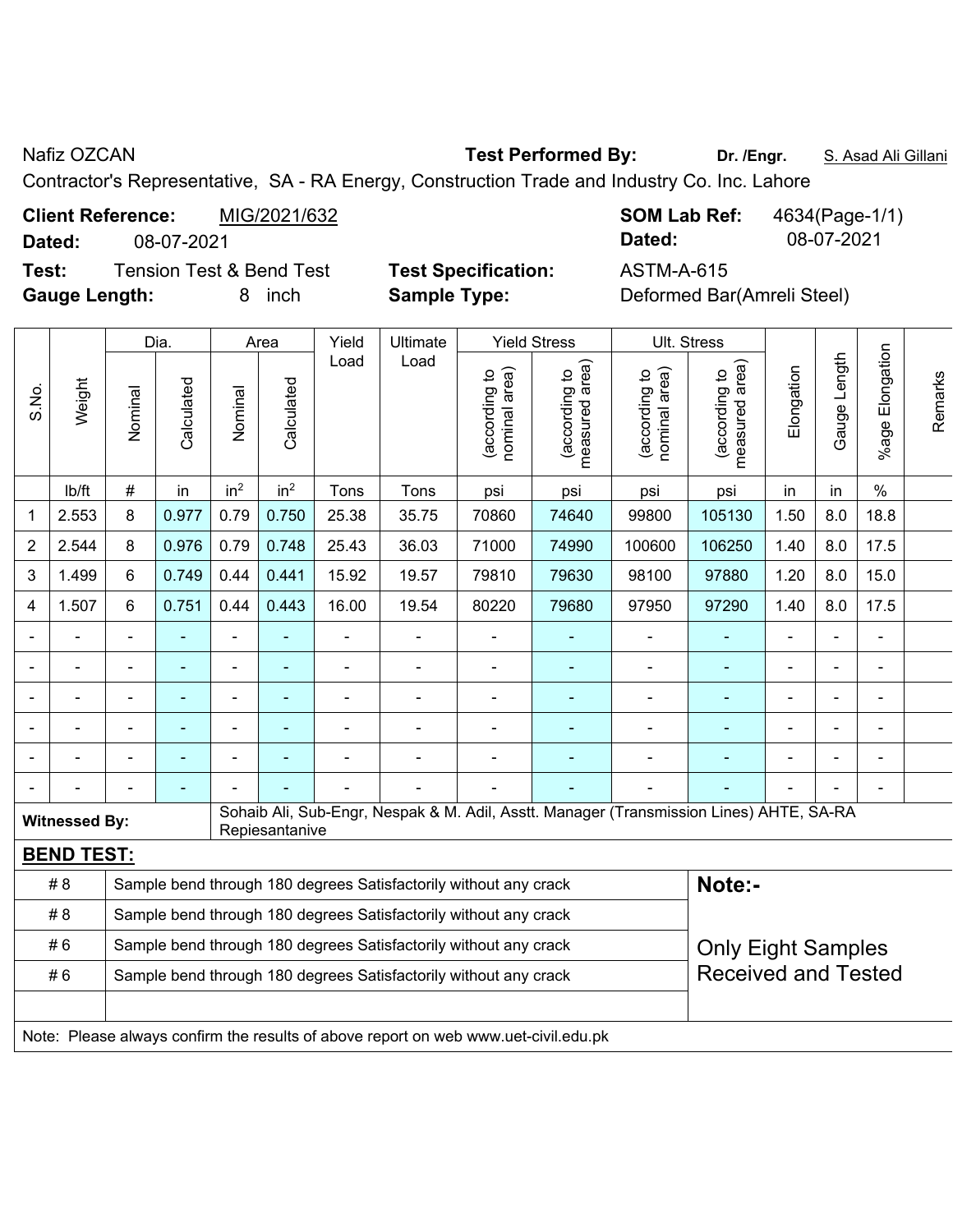Lahore

New Shalimar Steel Mill **Test Performed By:** Dr. /Engr.

S. Asad Ali Gillani

**Gauge Length:** 8 inch **Sample Type:** Plain Steel Bar(Mark-1)

**Test:** Tension Test **Test Specification:** ASTM-A-615

|                          |            | <b>SOM Lab</b> |                |
|--------------------------|------------|----------------|----------------|
| <b>Client Reference:</b> | Nil        | Ref:           | 4635(Page-1/1) |
| Dated:                   | 07-07-2021 | Dated:         | 08-07-2021     |

|                          | Weight            |                          | Dia.                     |                 | Area            |                | Ultimate                                                                            |                                | <b>Yield Stress</b>             |                                | Ult. Stress                     |                        |                |                 |         |  |
|--------------------------|-------------------|--------------------------|--------------------------|-----------------|-----------------|----------------|-------------------------------------------------------------------------------------|--------------------------------|---------------------------------|--------------------------------|---------------------------------|------------------------|----------------|-----------------|---------|--|
| S.No.                    |                   | Nominal                  | Calculated               | Nominal         | Calculated      | Load           | Load                                                                                | (according to<br>nominal area) | (according to<br>measured area) | (according to<br>nominal area) | (according to<br>measured area) | Elongation             | Gauge Length   | %age Elongation | Remarks |  |
|                          | lb/ft             | $\#$                     | in                       | in <sup>2</sup> | in <sup>2</sup> | Tons           | Tons                                                                                | psi                            | psi                             | psi                            | psi                             | in                     | in             | $\%$            |         |  |
| $\mathbf 1$              | 1.076             | 5                        | 0.634                    | 0.31            | 0.316           | 6.70           | 9.96                                                                                | 47650                          | 46750                           | 70860                          | 69510                           | 2.30                   | 8.0            | 28.8            |         |  |
|                          |                   | $\blacksquare$           | ÷                        | ä,              |                 | $\blacksquare$ | ä,                                                                                  | $\overline{\phantom{a}}$       | $\blacksquare$                  | $\blacksquare$                 | ÷,                              |                        |                | $\blacksquare$  |         |  |
| $\overline{\phantom{a}}$ | $\blacksquare$    | $\blacksquare$           | ۰                        | ÷               | ٠               | $\blacksquare$ | $\blacksquare$                                                                      | $\overline{\phantom{a}}$       | $\blacksquare$                  | $\blacksquare$                 | $\blacksquare$                  | $\blacksquare$         | ٠              | $\blacksquare$  |         |  |
| $\blacksquare$           | $\blacksquare$    | $\blacksquare$           | $\blacksquare$           | ÷,              | $\blacksquare$  | $\blacksquare$ | $\blacksquare$                                                                      | $\blacksquare$                 | ٠                               | $\blacksquare$                 | $\blacksquare$                  | ä,                     | ä,             | $\blacksquare$  |         |  |
|                          | $\frac{1}{2}$     | $\overline{\phantom{a}}$ | ÷,                       | $\blacksquare$  |                 | $\blacksquare$ | ÷                                                                                   | $\blacksquare$                 | $\blacksquare$                  | $\blacksquare$                 | $\blacksquare$                  | ä,                     | ä,             | $\blacksquare$  |         |  |
| $\blacksquare$           | $\frac{1}{2}$     | $\blacksquare$           | ÷                        | ÷               | ٠               | $\blacksquare$ | ÷                                                                                   | $\blacksquare$                 | $\blacksquare$                  | $\blacksquare$                 | $\blacksquare$                  | $\blacksquare$         | ٠              | $\blacksquare$  |         |  |
|                          |                   | $\blacksquare$           | ÷                        | $\blacksquare$  |                 |                | $\overline{a}$                                                                      | $\blacksquare$                 | $\blacksquare$                  | $\blacksquare$                 | $\blacksquare$                  |                        |                | $\blacksquare$  |         |  |
|                          |                   | $\blacksquare$           |                          | ÷               |                 |                | ÷                                                                                   | $\blacksquare$                 | $\overline{\phantom{0}}$        |                                |                                 |                        |                | ÷               |         |  |
| ٠                        | -                 | $\blacksquare$           | $\overline{\phantom{0}}$ | $\overline{a}$  | $\blacksquare$  | $\blacksquare$ | $\blacksquare$                                                                      | $\blacksquare$                 | ٠                               | $\overline{\phantom{0}}$       | -                               | $\blacksquare$         | ٠              | $\blacksquare$  |         |  |
| $\blacksquare$           | ä,                | $\blacksquare$           | ۰                        | ÷,              | $\blacksquare$  | $\blacksquare$ | $\blacksquare$                                                                      | $\overline{\phantom{a}}$       | $\blacksquare$                  | $\blacksquare$                 | $\blacksquare$                  | $\blacksquare$         | $\blacksquare$ | $\blacksquare$  |         |  |
|                          |                   |                          |                          |                 |                 |                |                                                                                     |                                |                                 |                                |                                 |                        |                |                 |         |  |
|                          | <b>BEND TEST:</b> |                          |                          |                 |                 |                |                                                                                     |                                |                                 |                                |                                 |                        |                |                 |         |  |
|                          | --                |                          | No Bend test performed   |                 |                 |                |                                                                                     |                                |                                 |                                | Note:-                          |                        |                |                 |         |  |
|                          |                   |                          |                          |                 |                 |                |                                                                                     |                                |                                 |                                |                                 |                        |                |                 |         |  |
|                          |                   |                          |                          |                 |                 |                |                                                                                     |                                |                                 |                                |                                 | <b>Only One Sample</b> |                |                 |         |  |
|                          |                   |                          |                          |                 |                 |                |                                                                                     |                                |                                 |                                | <b>Received and Tested</b>      |                        |                |                 |         |  |
|                          |                   |                          |                          |                 |                 |                | Note: Please always confirm the results of above report on web www.uet-civil.edu.pk |                                |                                 |                                |                                 |                        |                |                 |         |  |